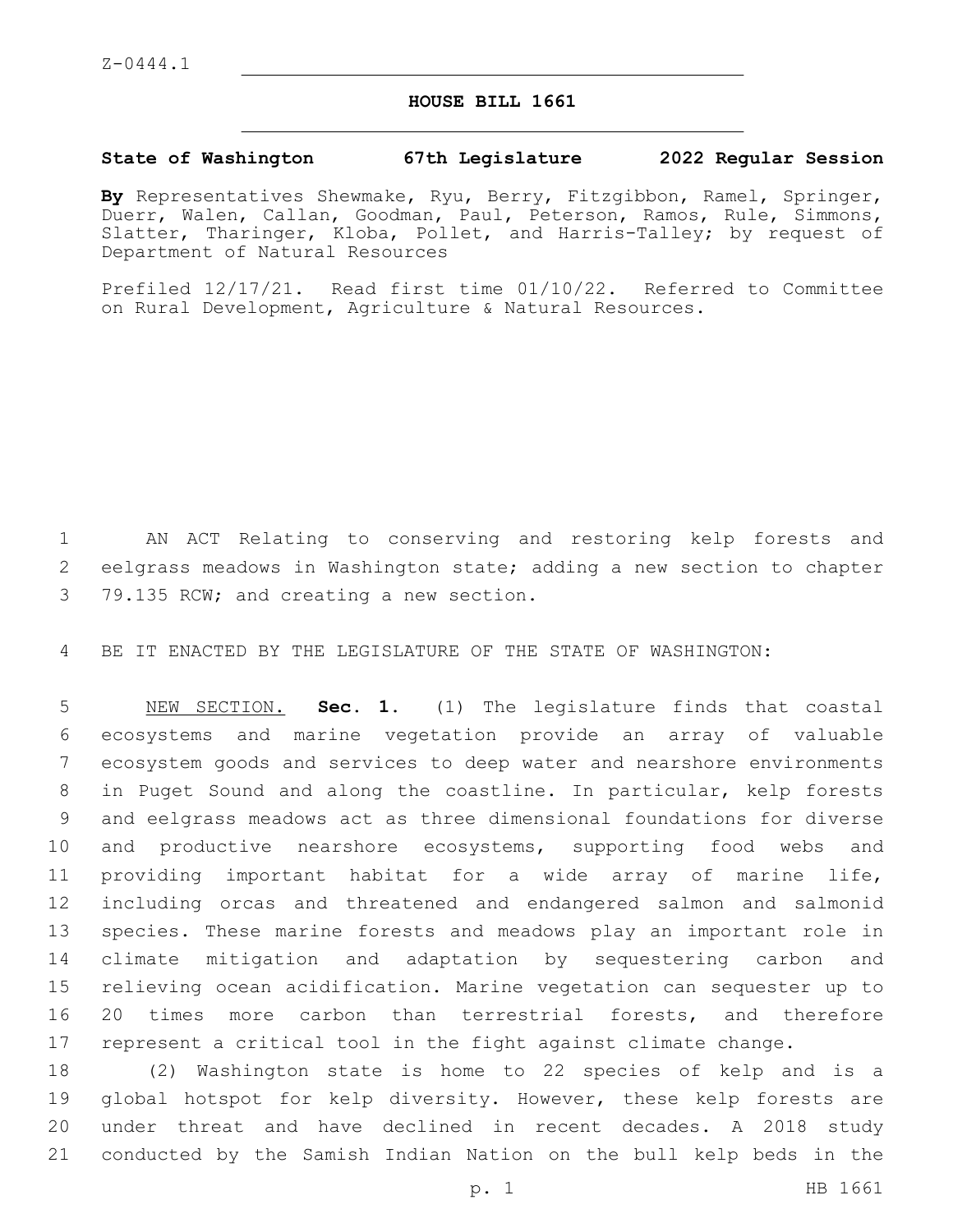San Juan Islands found a 305-acre loss of kelp beds from 2006 to 2016, a 36 percent decline in one decade. A statewide study published in 2021 by the department of natural resources found that compared to the earliest baseline in 1878, the amount of bull kelp in 2017 had decreased by 63 percent in south Puget Sound, with individual areas 6 showing up to 96 percent loss.

 (3) The legislature also finds that kelp and eelgrass have important cultural value to northwest tribal nations and have provided diverse marine resources that have sustained and inspired indigenous traditions over generations. In particular, bull kelp has played a prominent role in traditional knowledge and technology and is used in fishing, hunting, and food preparation and storage. Decline in kelp forests threatens these uses, and the cultural 14 livelihoods of coast Salish peoples.

 (4) Washington state's eelgrass meadows also provide vital habitat for many organisms, including nursery habitat for juvenile salmon and feeder fish. Eelgrass also helps prevent erosion and maintain shoreline stability by anchoring seafloor sediment with its spreading roots and rhizomes. Eelgrass is used as an indicator of estuary health, because of its fast response to changes in water quality. Examples of rapid eelgrass loss include Westcott Bay in San Juan county, where in 2000 there were 37 acres of eelgrass meadows and 20 years later less than one acre remains. Changes in the abundance or distribution of this resource are likely to reflect changes in environmental conditions and therefore are key species to monitor and protect to ensure marine ecosystem health.

 (5) Kelp forests and eelgrass meadows also provide and enhance diverse recreational opportunities, including productive fishing and picturesque kayaking and diving. These activities are important for local economies and for promoting strong senses of place and overall human well-being in communities. There is a need for greater education and outreach to communities to promote sustainable recreational practices in and near kelp forests and eelgrass meadows.

 (6) Existing regional plans for conservation of kelp forests and eelgrass meadows, including the Puget Sound kelp conservation and recovery plan (2020) and the Puget Sound eelgrass recovery strategy (2015), identify the need to prioritize areas for conservation and restoration based on historical and current distributions.

 (7) The legislature further finds that our terrestrial and marine ecosystems are interlinked and the state must be proactive in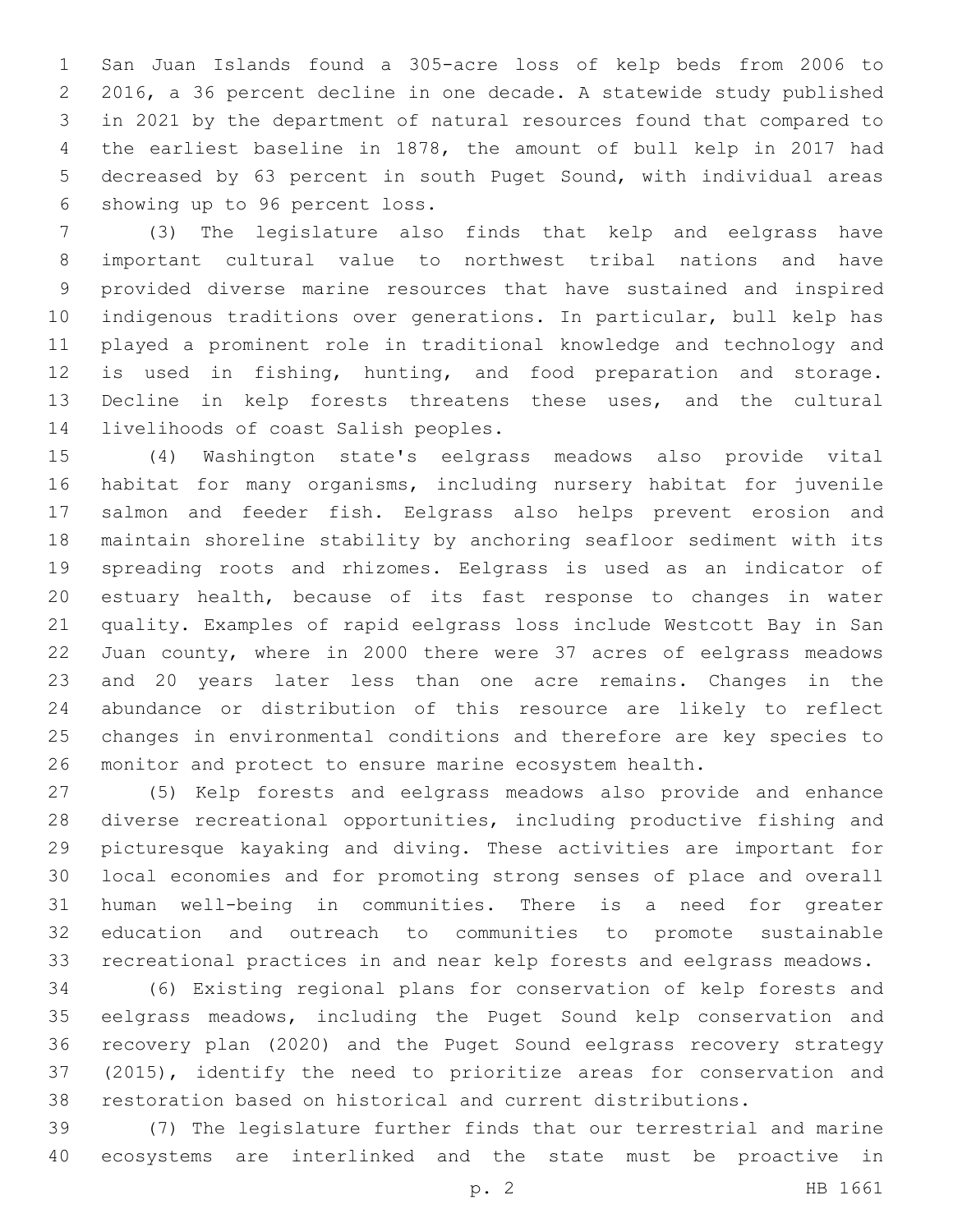conserving our resources from trees to seas by protecting and restoring our marine forests and meadows in concert with conservation and reforestation of terrestrial forests. Therefore, it is the intent of the legislature to conserve and restore 10,000 acres of kelp 5 forests and eelgrass meadows by 2040.

 NEW SECTION. **Sec. 2.** A new section is added to chapter 79.135 7 RCW to read as follows:

 (1) The department shall, consistent with this section, and subject to available funding, work with partners to establish a kelp forest and eelgrass meadow health and conservation plan that endeavors to, by the year 2040, conserve and restore at least 10,000 acres of kelp forests and eelgrass meadows. The plan should 13 proactively and systematically address:

 (a) The potential loss of kelp forest and eelgrass meadow habitat throughout Puget Sound and along the Washington state coastline; and

 (b) Potential current and future stressors related to the decline 17 of kelp forests and eelgrass meadows.

 (2) The department shall develop the plan, in collaboration with partners, to assess and prioritize areas for coordinated conservation and restoration actions. The plan must consist of the following elements: Assessment and prioritization; identifying coordinated actions and success measures; monitoring; and reporting.

 (a) The department shall, together with partners, develop a framework to identify and prioritize kelp forest areas in greatest need of conservation or restoration. The framework must incorporate:

 (i) Conservation of kelp forests and eelgrass meadows. Utilize and build on existing research to map and prioritize areas of kelp forests and eelgrass meadows throughout Puget Sound and along the coast that are at highest risk of permanent loss, or contribute significant environmental, economic, and cultural benefits to tribal nations and local communities, including salmon recovery and water quality, and where opportunities for partnership and collaboration can accelerate progress towards the goal, and develop criteria by which an acre of kelp forests and eelgrass meadows can be considered 35 to be conserved or restored;

 (ii) Map and prioritize kelp forest and eelgrass meadow areas throughout Puget Sound and along the coast where they were historically present, identifying priority locations for restoration, and where opportunities for partnership and collaboration exist that

p. 3 HB 1661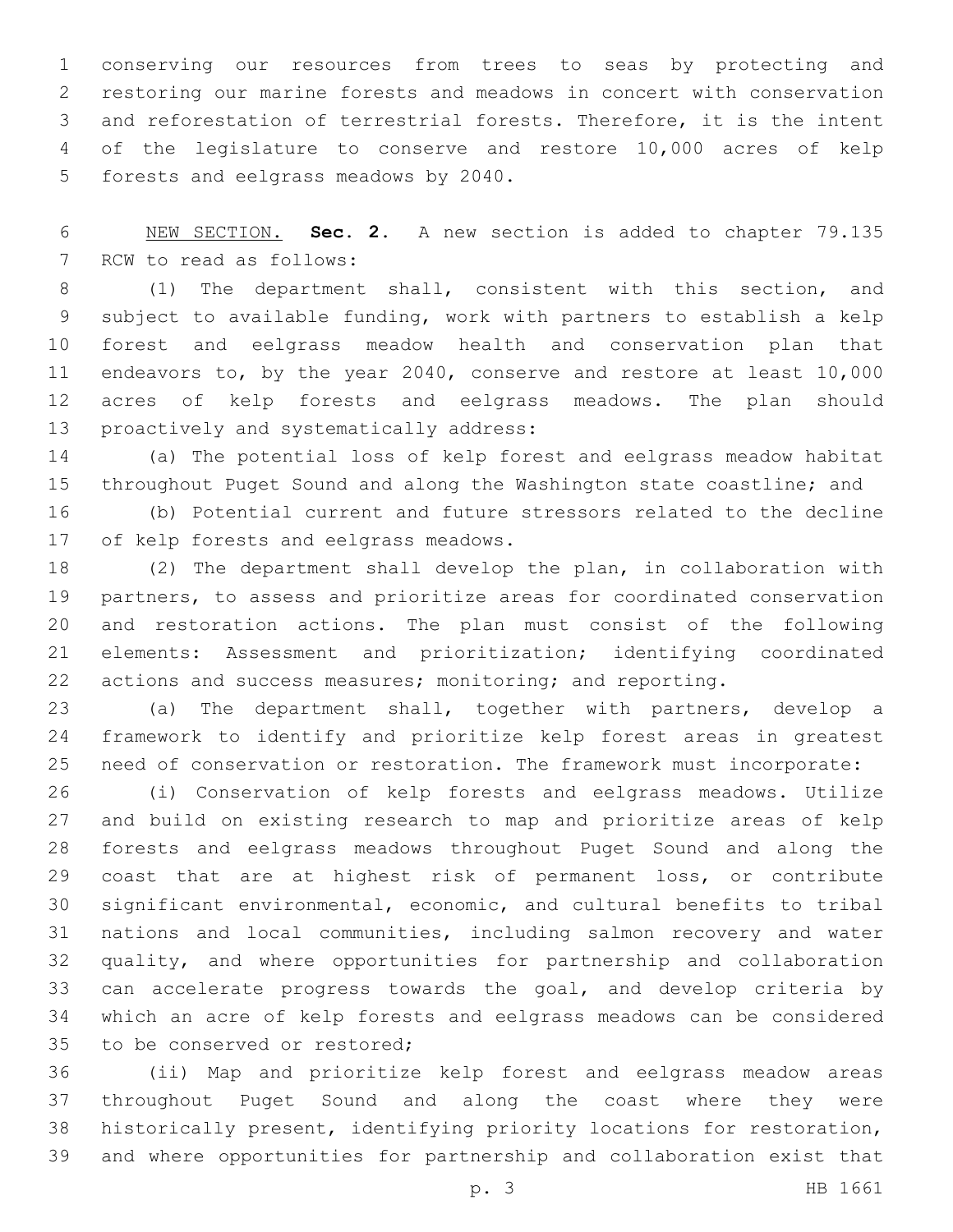will accelerate progress towards the goal. This should include identification of sites where restoration may be possible and would most benefit nearshore ecosystem function, including where restoration could also support healthy kelp forests and eelgrass meadows, salmon recovery, water quality, and other ecosystem benefits;6

 (iii) Identify potential stressors impacting the health and vitality of kelp forests and eelgrass meadows in prioritized areas in order to specifically address them in conservation and restoration 10 efforts.

 (b) The department shall collaborate with impacted tribal nations, and other local and regional partners, to address conservation and restoration needs in the priority areas and the appropriate tools and partnerships to address them. In developing coordinated actions and success measures, the department shall:

 (i) Conduct an assessment and inventory of existing tools relevant to conserving and restoring kelp forests and eelgrass meadows and reducing stressors related to their decline;

 (ii) Identify new or amended tools that would support the goals 20 of the plan created under this section; and

 (iii) Identify success measures to track progress toward the 22 conservation and restoration goal.

 (3)(a) By December 1, 2022, the department must submit a report in compliance with RCW 43.01.036 to the office of financial 25 management and the appropriate committees of the legislature, that includes a map and justification of identified priority areas, determines an approach to monitoring the kelp forest and eelgrass meadow areas that are meeting the criteria for conservation or restoration established in the plan, and describe activities to be undertaken consistent with the plan. The kelp forest and eelgrass meadow health and conservation plan must be finalized and submitted to the office of financial management and the appropriate committees 33 of the legislature by December 1, 2023.

 (b) Subsequently, each biennium, the department shall continue to monitor the distributions and trends of kelp forests and eelgrass meadows to inform adaptive management of the plan and coordinated partner actions. The department shall submit a report to the legislature that describes the kelp forest and eelgrass meadow conservation priority areas, and monitoring approaches and findings, including success measures established in the plan. Beginning

p. 4 HB 1661